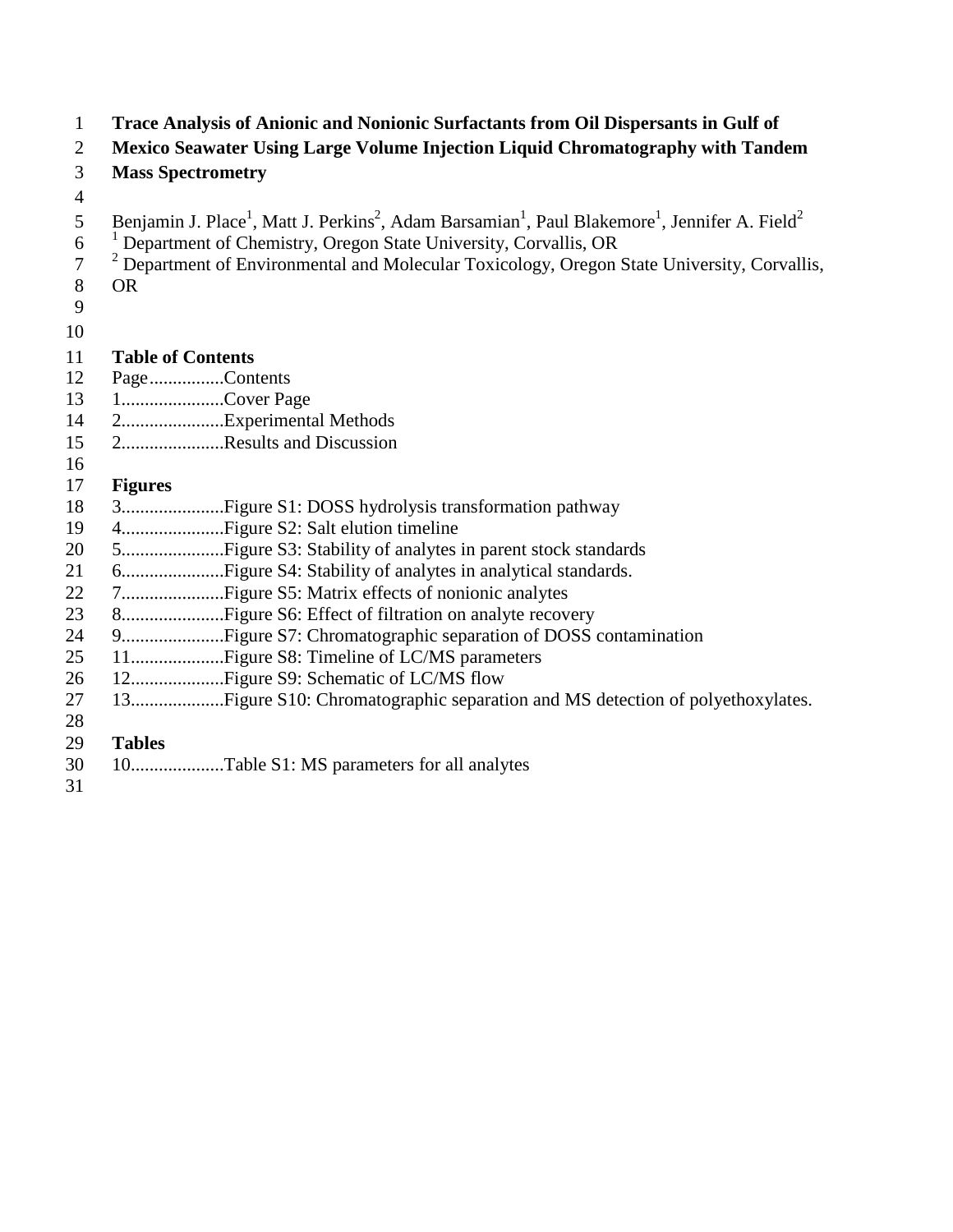#### **EXPERIMENTAL METHODS**

#### **LVI-LC-MS/MS Method Details**

34 A single MRM transition was identified and scanned for  $\alpha$ -/β-EHSS (m/z 309 > 81), 35 while two MRM transitions were scanned for DOSS (quantitative:  $m/z$  421 > 81, qualitative:  $m/z$  $36 \times 421 > 227$ ). The negatively ionized analytes were detected during the first 17 min. Span 80 was detected in positive mode with two MRM transitions (quantitative: *m/z* 429 > 411, qualitative: *m/z* 446 > 429). The qualitative transitions for DOSS and Span 80 were monitored to verify presence, although there were no ratio requirements due to poor sensitivity of the qualitative transitions. The positively ionized analytes were detected for the latter 16 min of the analytical run. A timeline is illustrated in shown in **Figure S8** and the MS Parameters is shown in **Table S1**.

## **Salt Elution Timeline.**

 In order to determine the required time for the complete elution of the salts in the seawater samples, an eluent precipitation experiment was developed. A sample of 1,800 µL (25% Isopropanol, 75% Instant Ocean sample) was injected using the developed analytical HPLC parameters except with the post-column eluent collected instead of injected into the MS. After the injection, 30 s (0.25 mL) fractions of eluent were collected over the first 10 min of the analytical run.

51 A solution of 1 M AgNO<sub>3</sub>/0.6 M HNO<sub>3</sub> was made in deionized water for the precipitation 52 of solid AgCl (Cl<sup>-</sup> as a broad indicator of seawater). Preliminary experiments found samples 53 containing  $> 0.1\%$  seawater showed visible AgCl precipitate. A 100- $\mu$ L aliquot of the AgNO<sub>3</sub> solution was added to each eluent and the samples were briefly shaken.

## **RESULTS AND DISCUSSION**

## **Salt Elution Timeline.**

 AgCl precipitate was observed for samples from 1 min to 7.5 min, suggesting majority of the salts eluted during this time. The post-column divert valve was set to divert the eluent flow to the mass spectrometer only after 9.5 min, which verified that no high concentrations of salt

would be directed to the MS (**Figure S1**).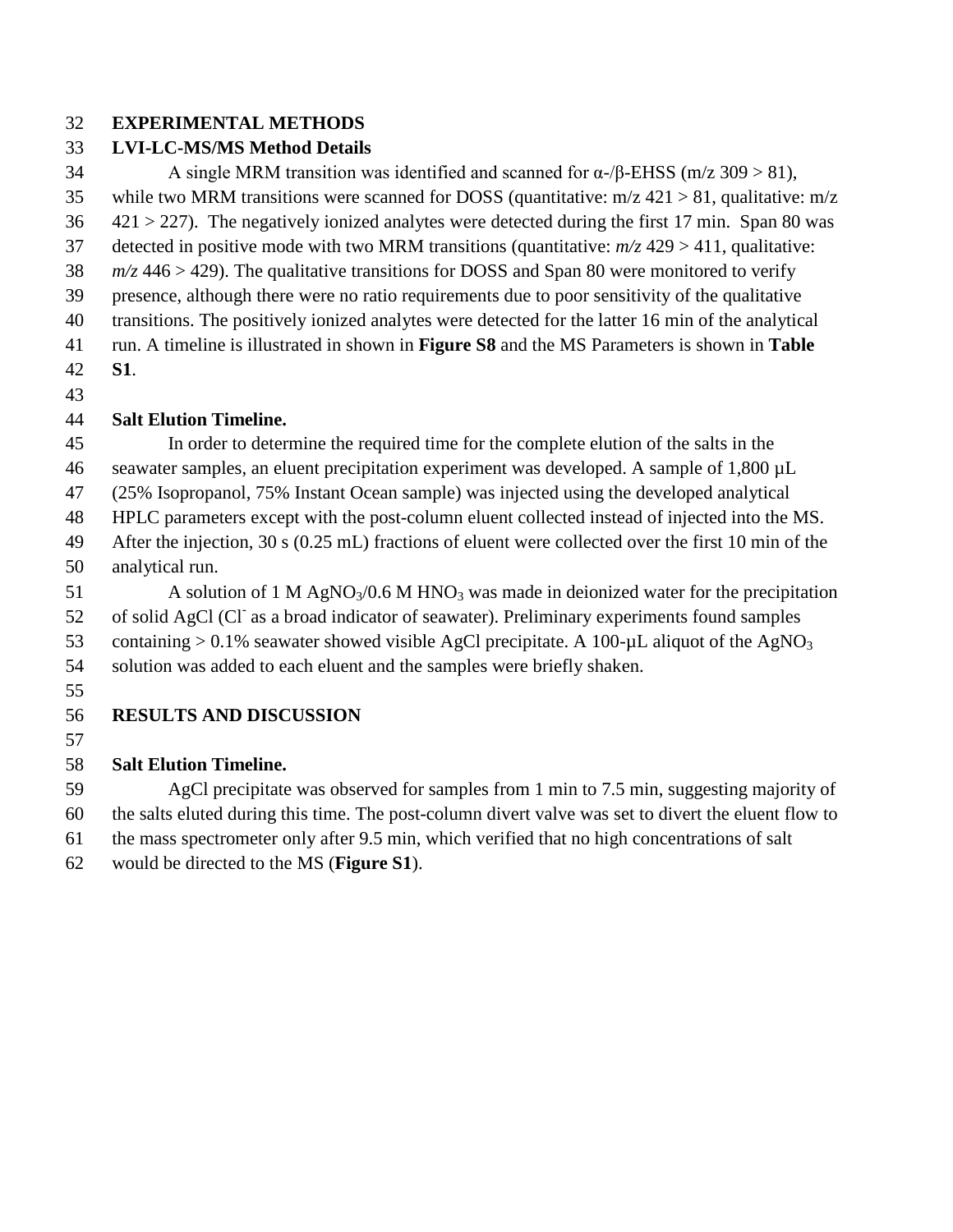# **Figure S1.** Hydrolysis transformation pathway for DOSS to α- and β-EHSS.

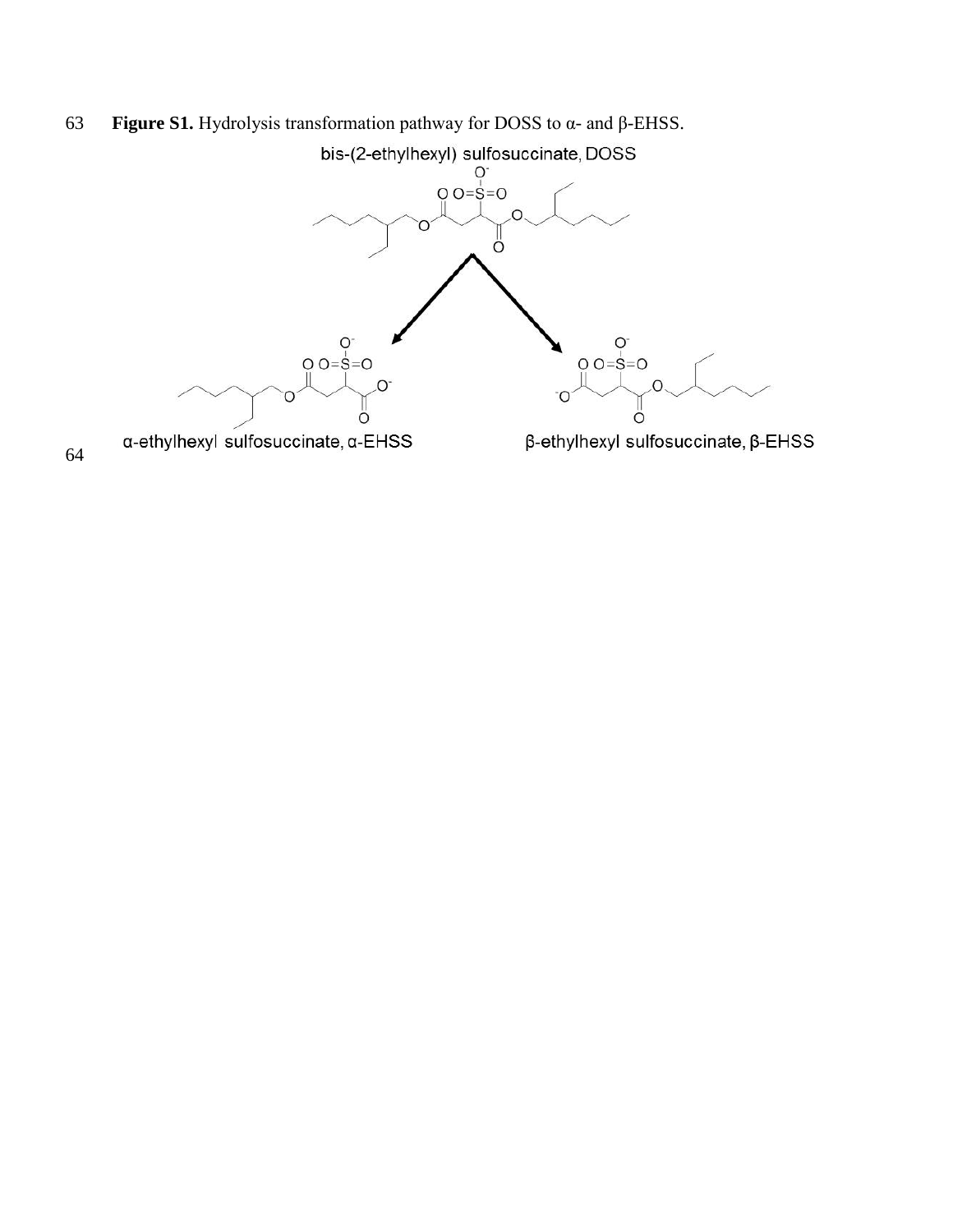- 65 **Figure S2.** Visual demonstration of salt elution from the analytical column using AgNO<sub>3</sub> as a
- 66 precipitation indicator of Cl<sup>-</sup> ions.

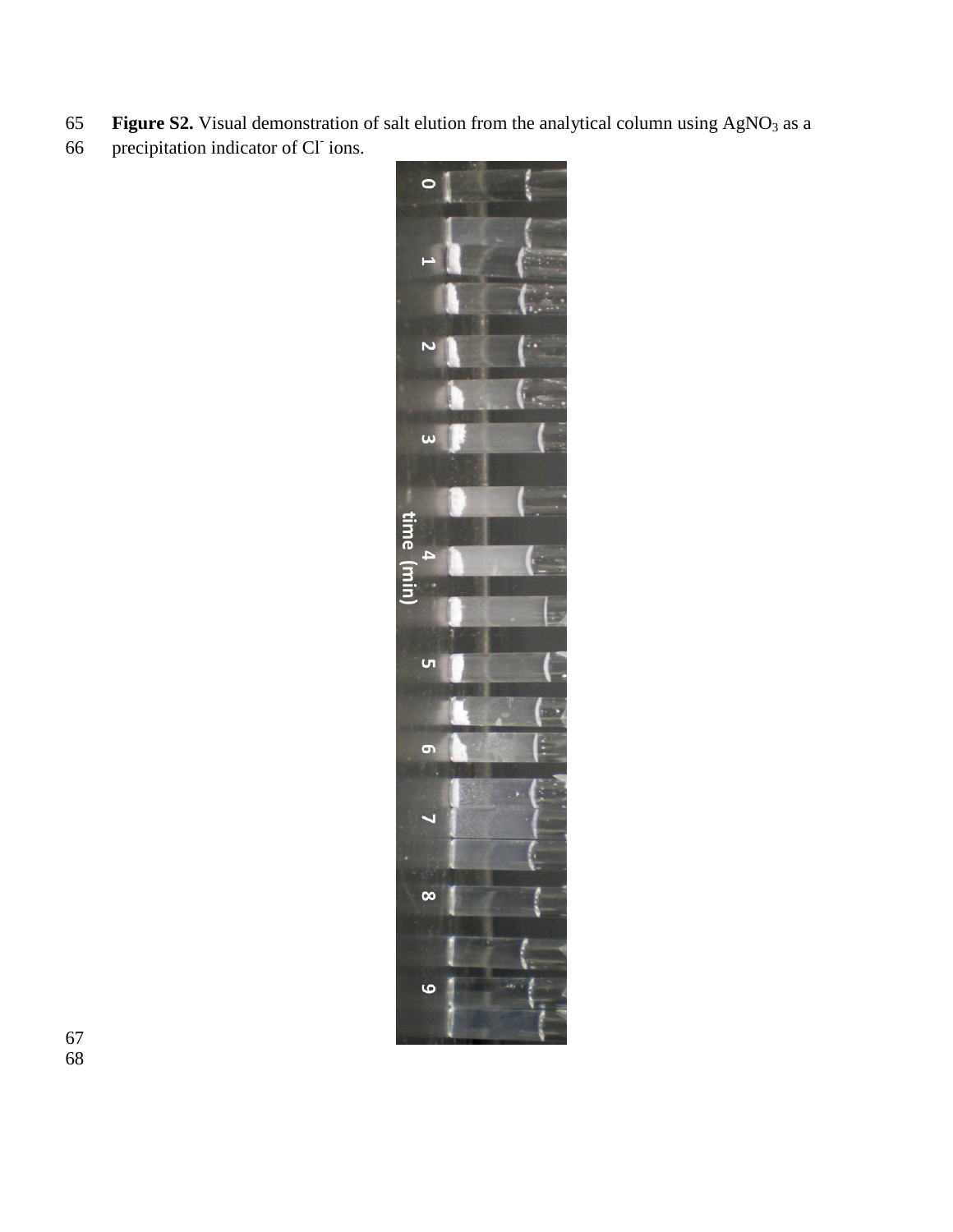**Figure S3**. Stability of analytes in parent stock standards prepared in methanol (DOSS) and



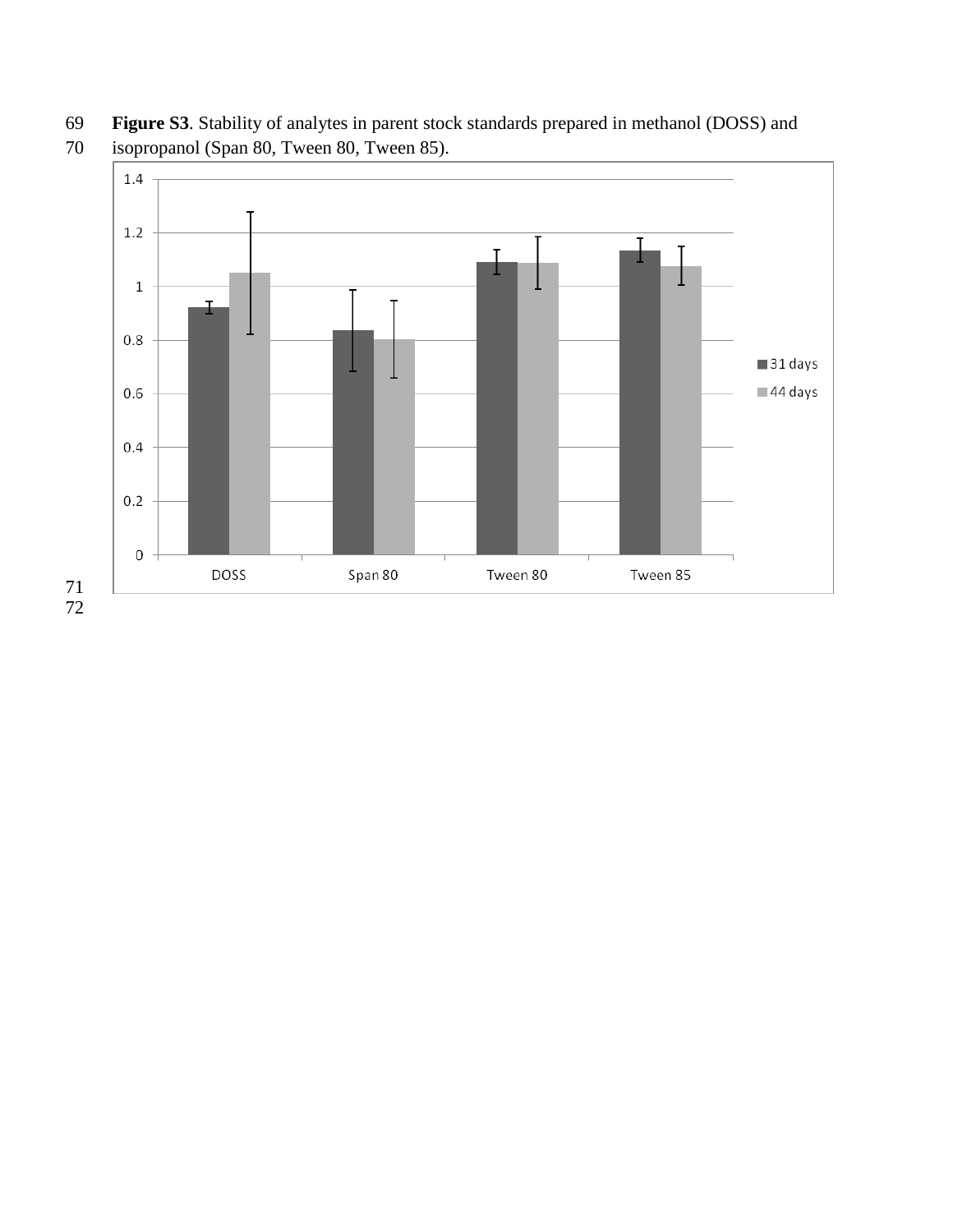- **Figure S4**. Stability of analytical standards in HPLC autosampler vials with/without 25%
- isopropanol. Normalized area was calculated by dividing the resultant area counts by the largest
- area counts for that compound.

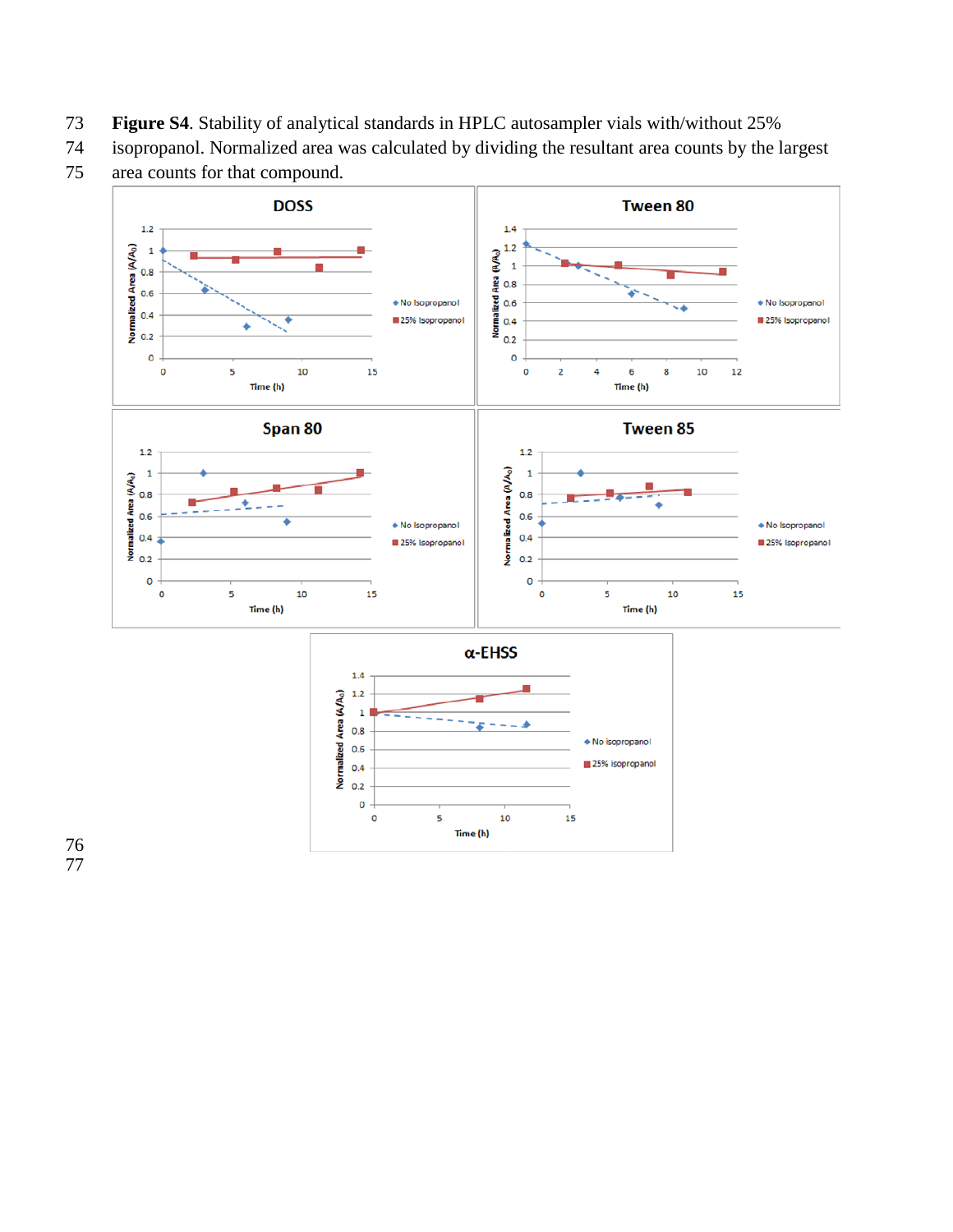- **Figure S5.** Matrix effects, as indicated by normalized peak area counts, of nonionic analytes
- prepared in buffered water (0.5 mM ammonium acetate), Instant Ocean, and Oregon Coast
- water.

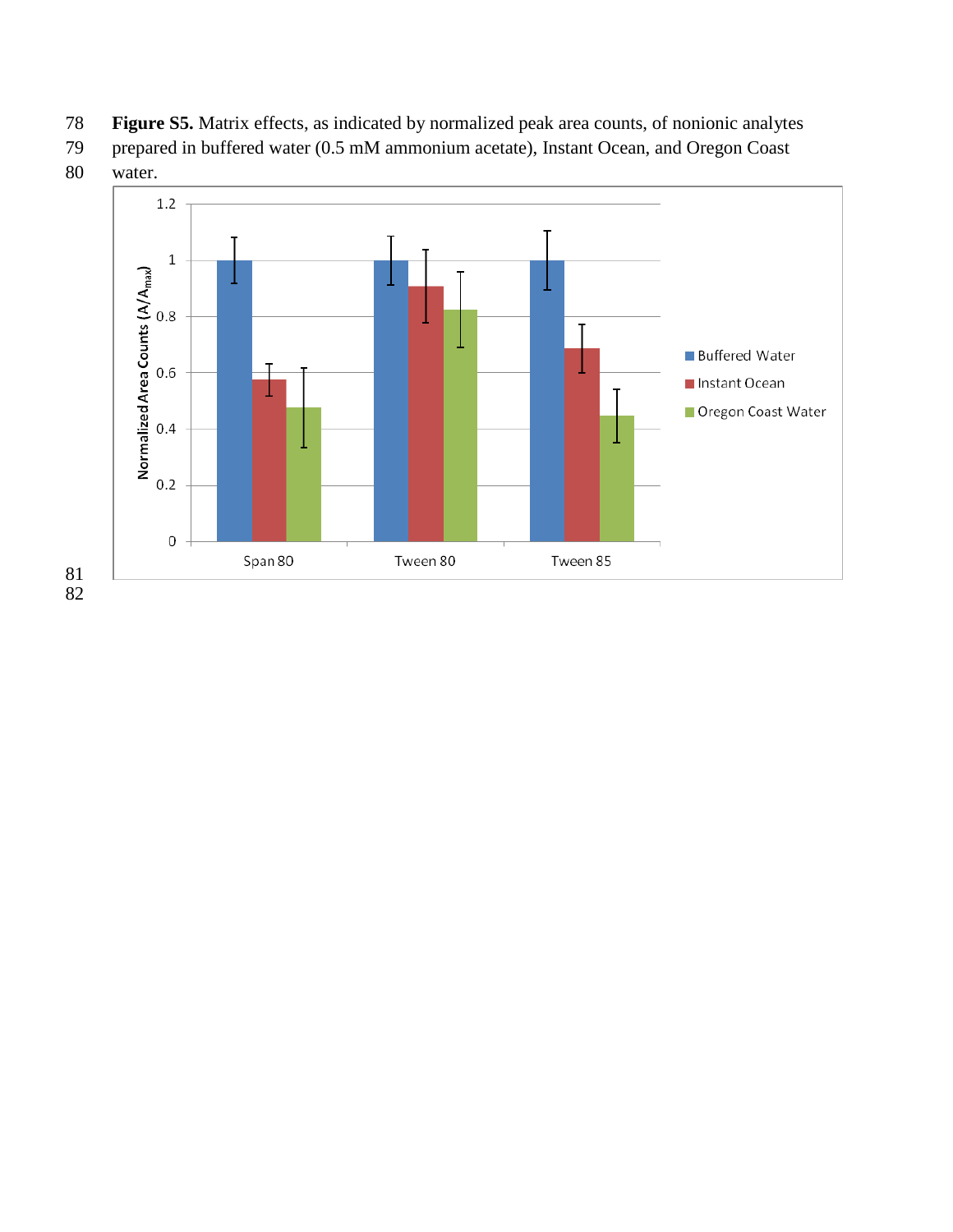**Figure S6**. Recovery of all analytes before and after filtration through a Sterivex 0.2-µm



sterilization filter.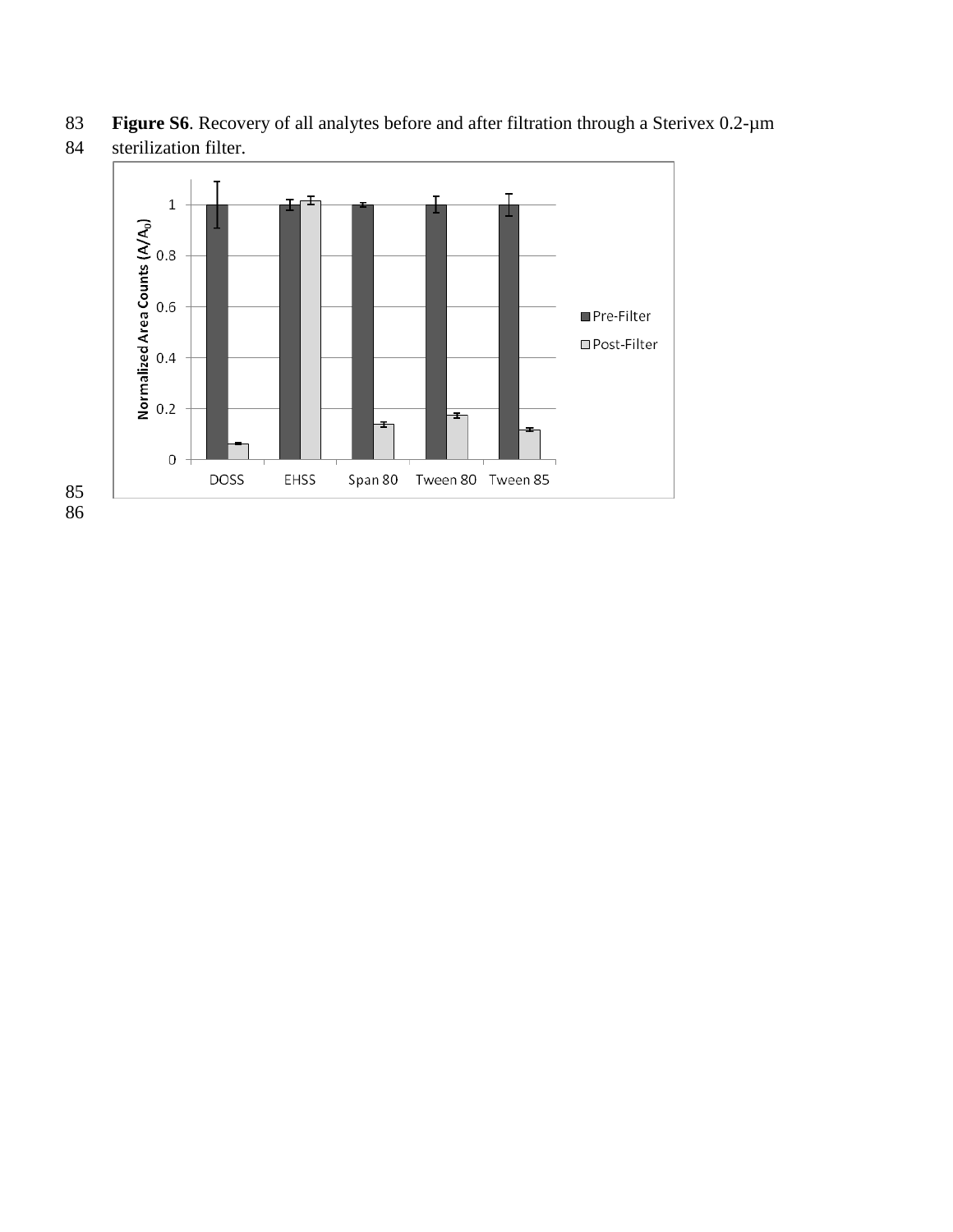- **Figure S7**. Chromatographic separation of DOSS analyte in sample (A) and the system
- background contamination (B) using a guard column placed after the pump mixer, but before the autosampler.

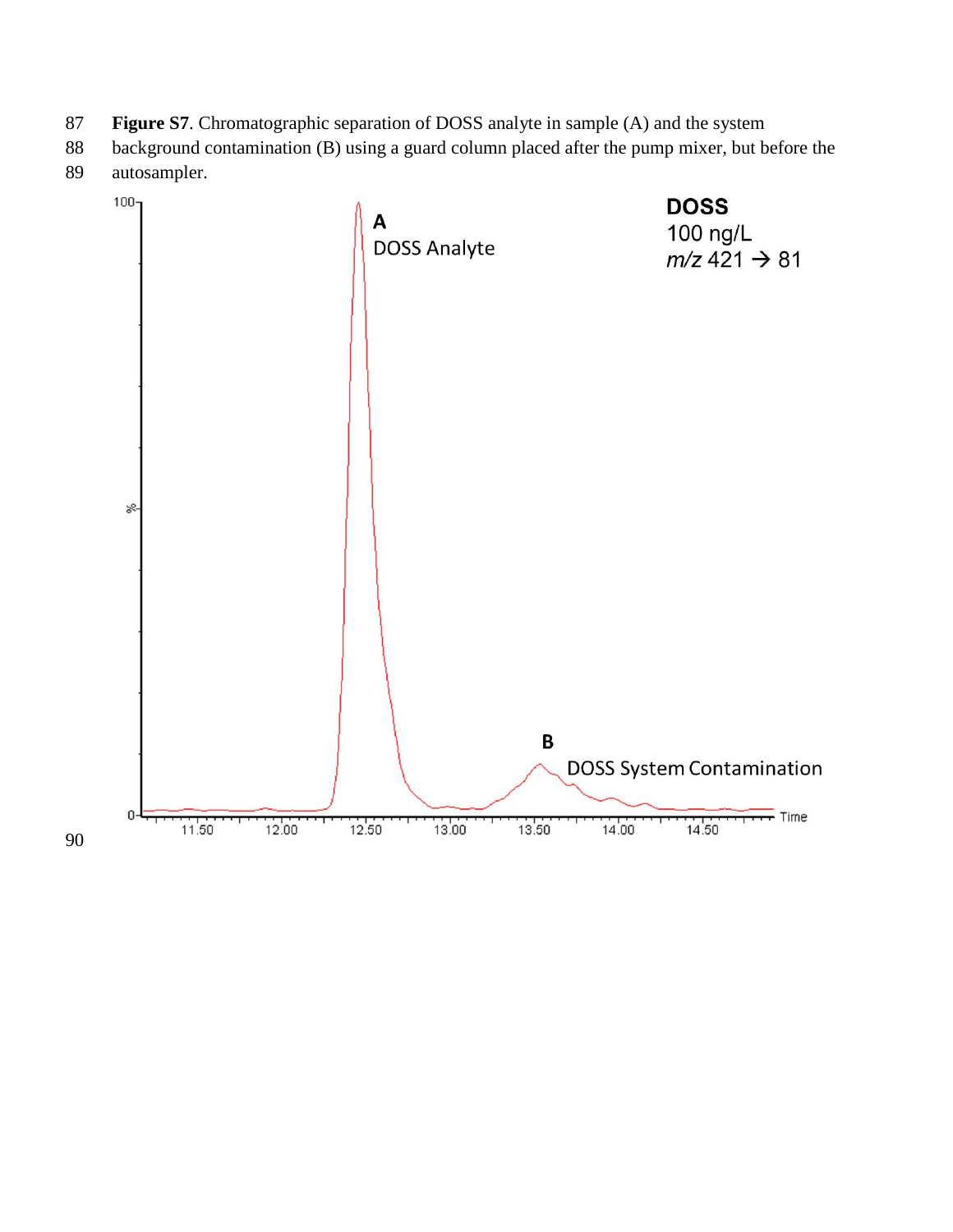| 91 | <b>Table S1.</b> MS Parameters for the detection of all analytes. * indicates secondary MRM |  |  |
|----|---------------------------------------------------------------------------------------------|--|--|
|    |                                                                                             |  |  |

| 92 |  |  |  | transitions used for analyte verification. |
|----|--|--|--|--------------------------------------------|
|----|--|--|--|--------------------------------------------|

|                           | <b>Retention</b> |                   |            |                       |                 |             |                  |
|---------------------------|------------------|-------------------|------------|-----------------------|-----------------|-------------|------------------|
|                           | <b>Time</b>      | <b>MS</b>         | Scan       | <b>Parent Ion</b>     | <b>Daughter</b> | Cone        | <b>Collision</b> |
| Analyte                   | (min)            | <b>Ionization</b> | Mode       | (m/z)                 | Ion $(m/z)$     | Voltage (V) | Energy $(V)$     |
| <b>DOSS</b>               | 12.7             | Negative          | <b>MRM</b> | 421                   | 81              | 44          | 26               |
|                           |                  | Negative          | <b>MRM</b> | 421                   | $227*$          | 42          | 18               |
| ${}^{13}C_4$ -DOSS        | 12.7             | Negative          | <b>MRM</b> | 425                   | 81              | 44          | 26               |
| $\alpha$ -/ $\beta$ -EHSS | 10.1             | Negative          | <b>MRM</b> | 309                   | 81              | 44          | 26               |
| Span 80                   | 26.8             | Positive          | <b>MRM</b> | 429                   | 411             | 40          | 13               |
|                           |                  | Positive          | <b>MRM</b> | 446                   | 429*            | 40          | 13               |
| Tween 80                  | 26.0             | Positive          |            | Parent Ion 400 - 1300 | 309             | 30          | 40               |
| Tween 85                  | 28.2             | Positive          |            | Parent Ion 400 - 1300 | 309             | 30          | 40               |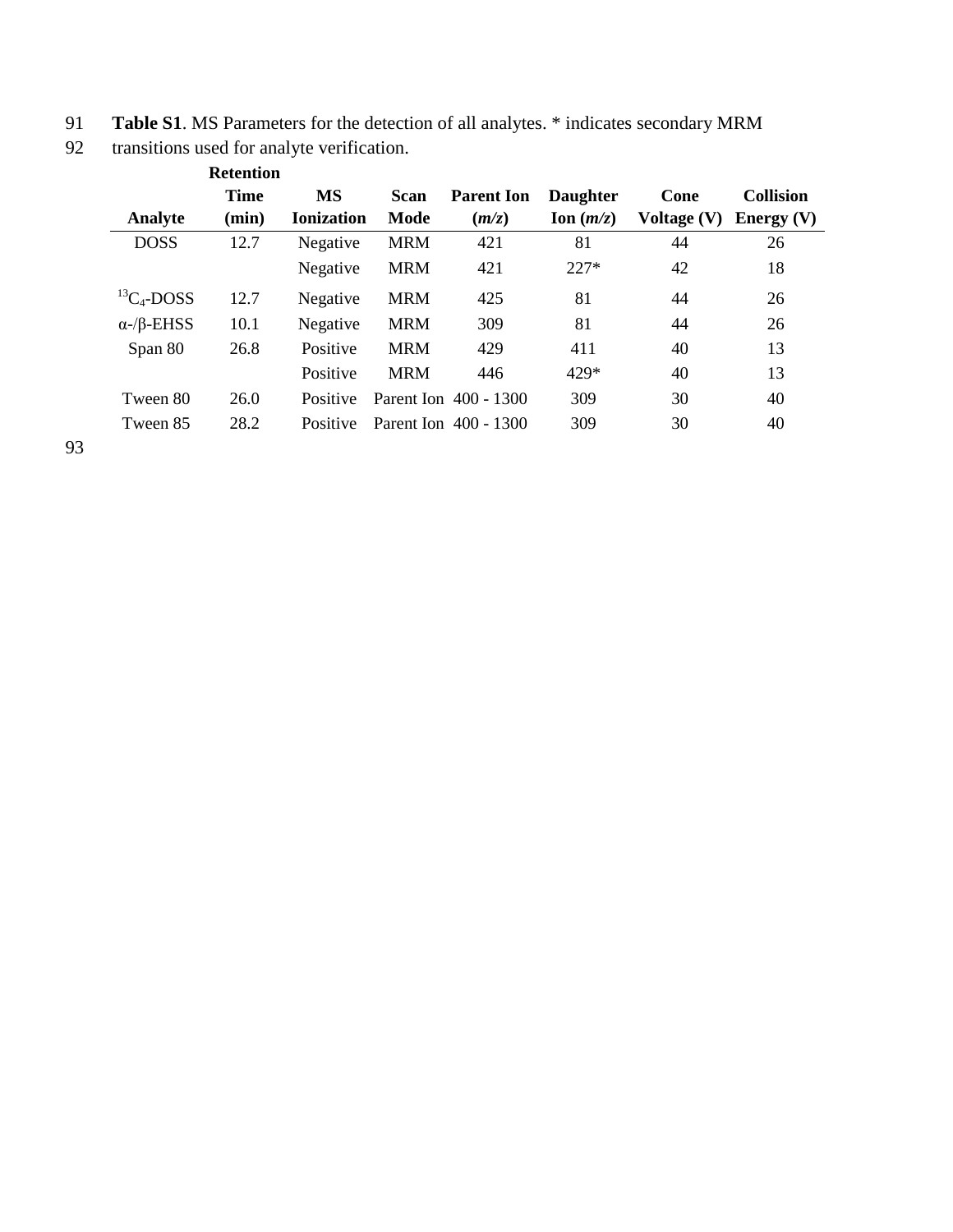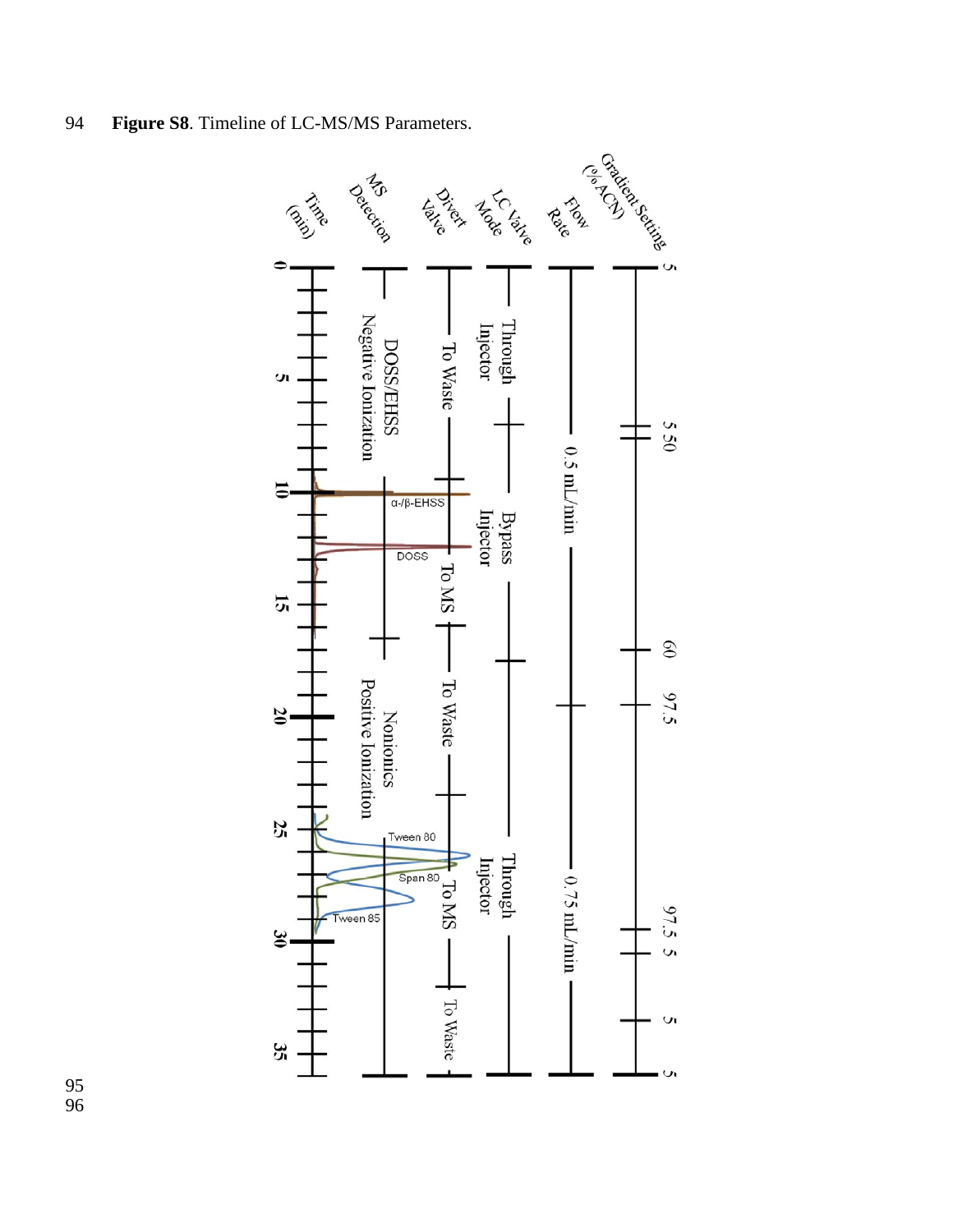- **Figure S9**. Schematic of LC/MS design. Top figure is the LC/MS in main pass LC mode and
- post-column solvent flow is diverted to the waste (column wash step). Bottom figure is the
- LC/MS in bypass LC mode with post-column solvent flow diverted to the MS (analyte elution
- step)
-